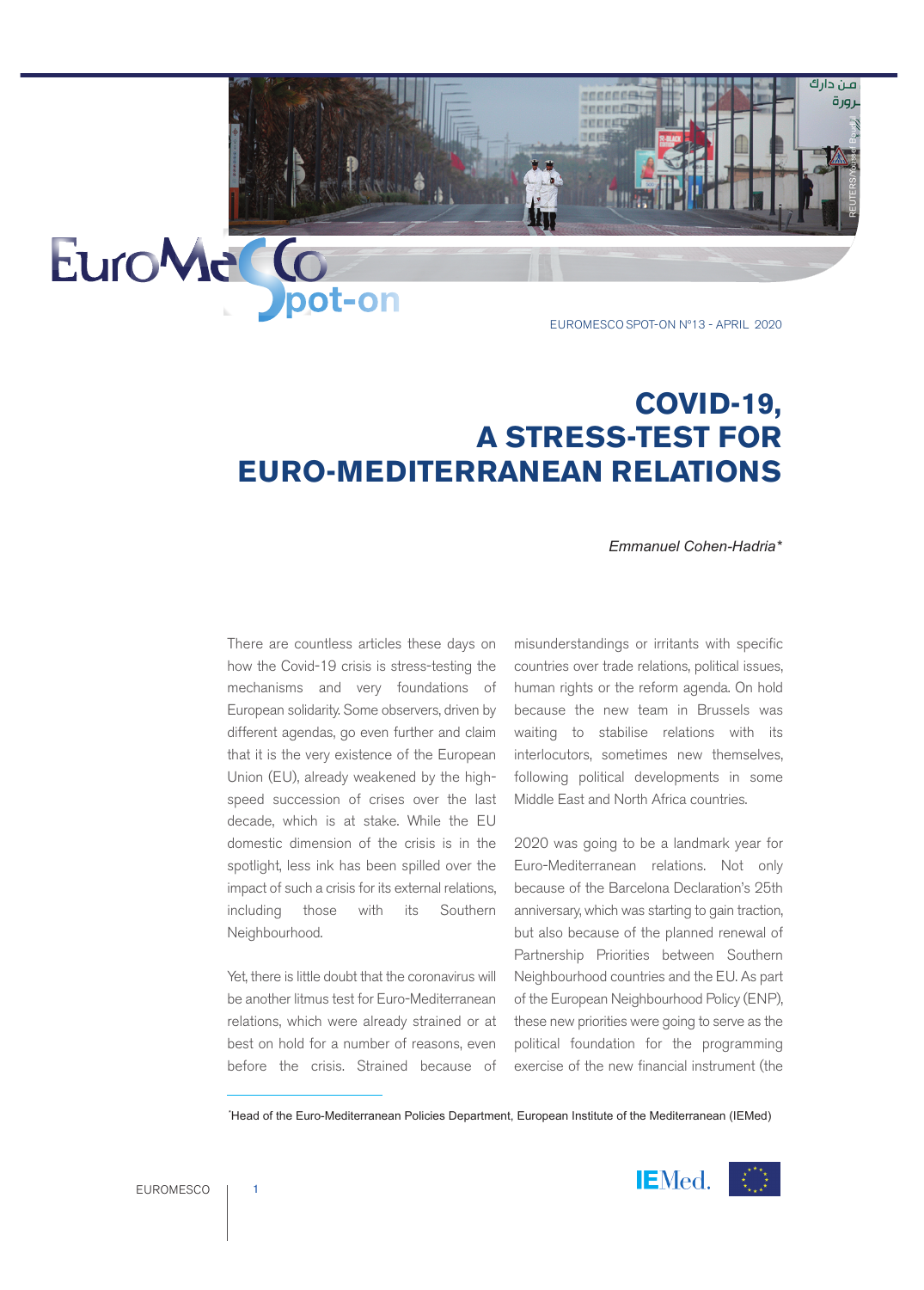

Neighbourhood, Development and International Cooperation Instrument, NDICI) under the 2021-2027 Multi-Financial Framework. All of this is unlikely to work by the book, and the coronavirus crisis will definitely be a game changer.

At the time these lines are being written, it is still too early to determine how strong the virus will hit Maghreb and Mashreq countries. There are important question marks both in relation with the reliability of official numbers and the future scenarios. However, even under the most optimistic ones, the impact on the region is likely to be severe. In the short term, the comparative advantage of this third wave of affected countries – the fact that they could learn from mistakes and achievements from other countries hit first – might be outweighed by the unpreparedness of health systems and other structural weaknesses.

In the medium term, weak social security nets, the poor state of some states' treasuries, shrinking oil revenues in others and a devastated tourism sector, among other issues, may lead to dramatic situations and amplify current problems such as socioeconomic inequalities. The crisis is also likely to have important political implications in a number of countries where the pressure on dissent and opposition could grow. On the security front, it remains to be seen how some terrorist groups will try to exploit the crisis as an opportunity to regain strength.

The EU response will be determined and constrained by a series of factors of different kinds. First, even if EU institutions and member states are already working hard on how they can help their southern neighbours, the EU will remain for some time absorbed by the domestic intricacies of this crisis and may not be very keen on communicating its external efforts to a sensitive public.

Second, its material margin of manoeuvre is not infinite. The EU has already started triggering emergency mechanisms, frontloading budgetary support and assistance under different instruments and cooperating with multilateral organisations such as the United Nations or the World Health Organization to address urgent needs. However, as we approach the end of the 2014-2020 financial cycle, fresh resources are scarce.

Third, and more operationally, after working around the clock over the last weeks to coordinate the repatriation of EU citizens and send reporting to Brussels, some EU Delegations may be forced to consider the partial or total repatriation of their staff, which would also hamper the EU's capacity on the ground.

Fourth, the EU's support will obviously need to adjust to the needs as expressed by the countries themselves. So far, a number of countries have asked for support, but others seem to be rather reluctant to turn to the donors' community. In any case, donor coordination will be more essential than ever.